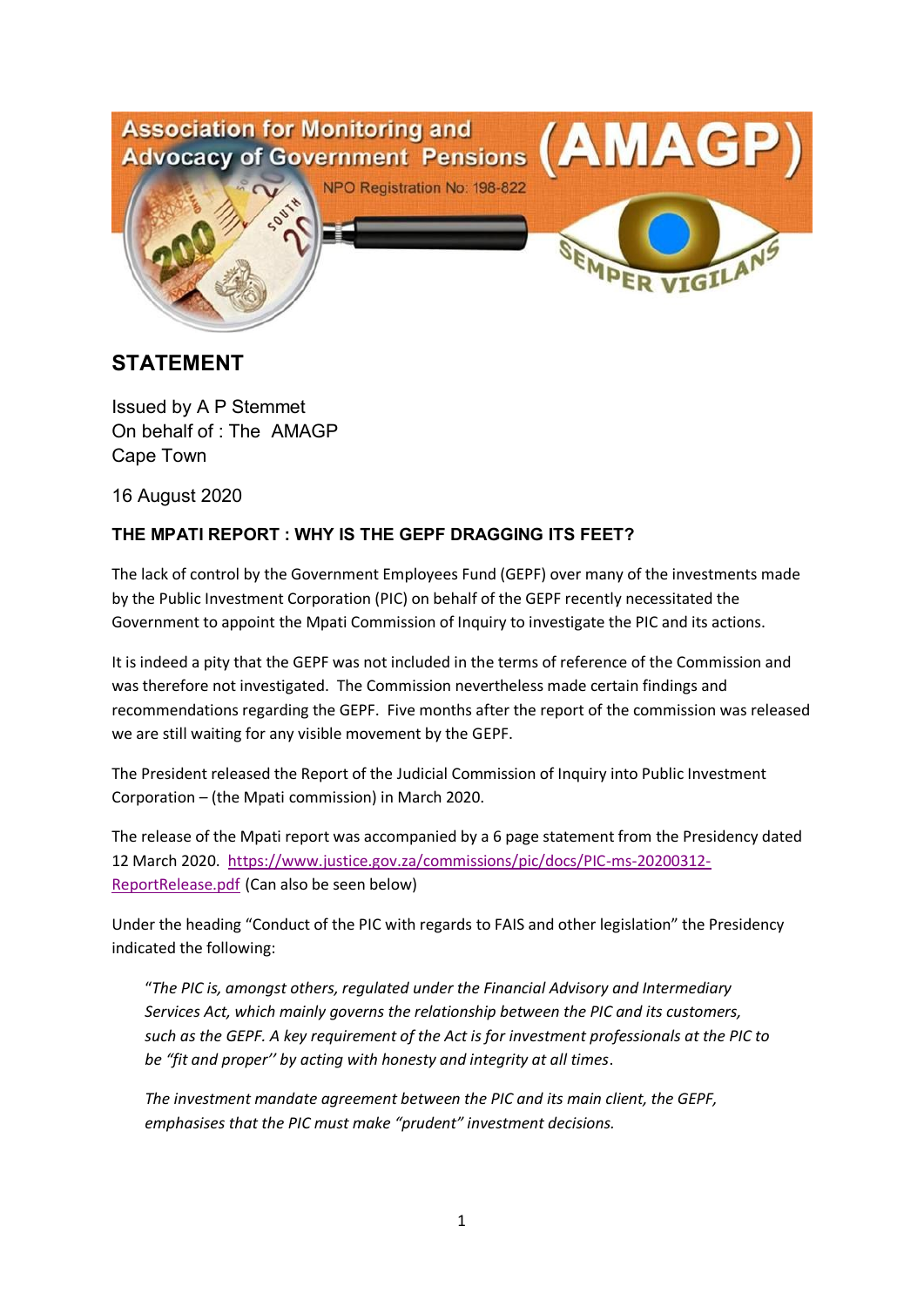*In the light of the above-mentioned improprieties and questionable investments decisions*  taken the PIC has, in some instances, not acted in compliance with FAIS Act and legal *agreements with the GEPF.*

*The Commission found that the relationship between the GEPF and the PIC is strained and that efforts should be made by both parties to restore trust and a good working relationship.*

*There should be a review by the PIC and its customer on the various investment strategies adopted by the PIC in meeting the clients' requirements, including the non-domestic and unlisted investments strategies, which are areas that have sustained massive losses.*

*The PIC and GEPF, and its other clients, should support maximum transparency on transactions and disclose as much as possible. This will lessen potential impropriety.*"

Following the release of the report, the GEPF made the following statement. https://www.gepf.gov.za/wp-content/tuploads/2?020/03/GEPF-Response-to-PIC-Judicial-Commissions-Report-2.pdf. (Can also be seen below)

The statement emphasised the following...

"*Although the Commission's terms of reference did not include the GEPF, the GEPF will pay careful attention to and follow up on the Commission's recommendations specific to it and the PIC. It will cooperate with the National Treasury which has been tasked with oversight in addressing the Commission's findings and recommendations*."

One of the recommendations made by the Commission WAS ACTUALLY DIRECTED AT THE GEPF. It pertains to the rather "loose" Investment Management Agreement (IMA) that was in existence (Pages 142-143 of the Executive Summary of the Mpati report refers):

"*14. The review of the IMA by an independent consulting firm, expected to be completed in two years, reflects a lack of urgency on the part of the GEPF to ensure the PIC/GEPF agreement takes account of the changing economic and asset management environment or the challenges of governance that the GEPF and the PIC are facing. Such a review should produce an interim report by no later than end June 2020, following which the next steps should be determined.*"

There has been no update on the GEPF's website as to progress of its own actions with the implementing of the Mpati Commission's recommendations.

The GEPF media release on 30 March 2020 only stated the following...

"*The Executive Committees of the GEPF and PIC, led by the Principal Executive Officer and Acting Chief Executive respectively, overseen by the respective Boards, are already engaged in the reviewing the agreements, policies, mandates, procedures, processes, benchmarks and fee structures that govern the relationship between them as well as addressing areas where the relationship has been eroded.*"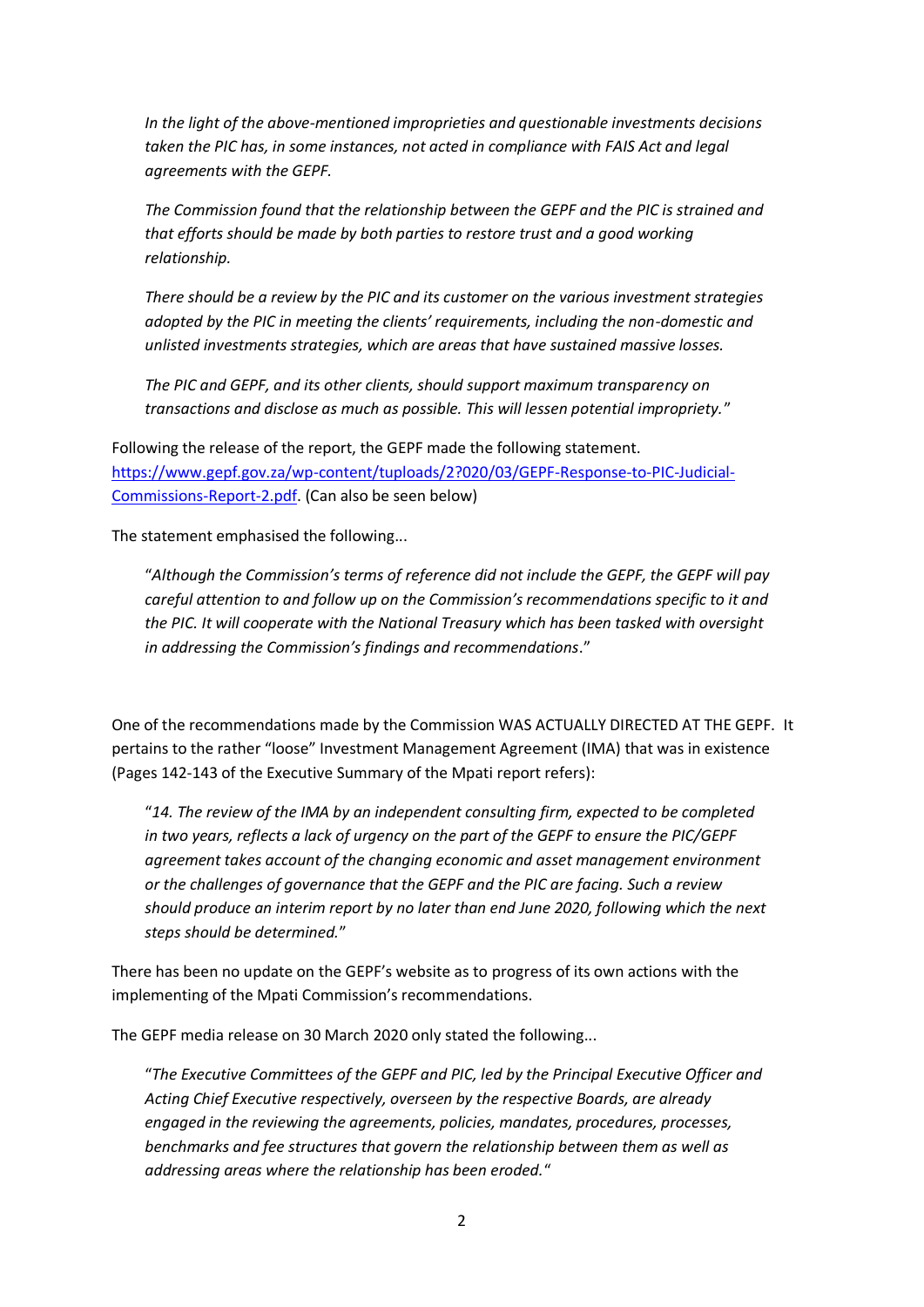As we are already mid August 2020, GEPF members and pensioners should be empowered with updated information and progress on this critical matter.

Confirmation that the recommendations highlighted above have in fact been attended to with an increased sense of urgency by the GEPF itself will be appreciated, i.e ...

- Has the review of the IMA been CONCLUDED by the GEPF as recommended?
- Has an interim report been produced by the GEPF as recommended?
- Did the GEPF Trustees consider this interim report and have they decided on the next steps?

If so, and in pursuit of the transparency call by the Presidency as indicated above, can the AMAGP, as interested party monitoring the Fund, also get a copy of the interim report and the Trustees decision on the next steps?

In the unlikely event that the review, the interim report and the next steps has not been concluded, it will be appreciated if GEPF members can be informed - WHY NOT?

Furthermore, BY WHEN will these overdue tasks be completed?

## FURTHERMORE -

The Mpati Commission described the existing IMA as a "loose mandate" but unfortunately made no recommendations as to what compensating controls the GEPF should have in place to tighten up on the "loose mandate" that will unfortunately remain in force until a credible IMA can eventually be put in place.

According to the Mpati report there were too many examples of investments that were non prudent.

Our question on this is then...

What exactly is the GEPF itself doing different (ie. additional and compensating controls) to properly address the unmitigated risks represented by this "loose mandate" during the period it remains in place?

The Fund cannot afford anymore non-prudent investments, especially when we consider the substantial strain the below expected investment income has already placed on the Fund (Actuary Report 2018) AND the continued and rapid decline of the contingency reserves since 2014.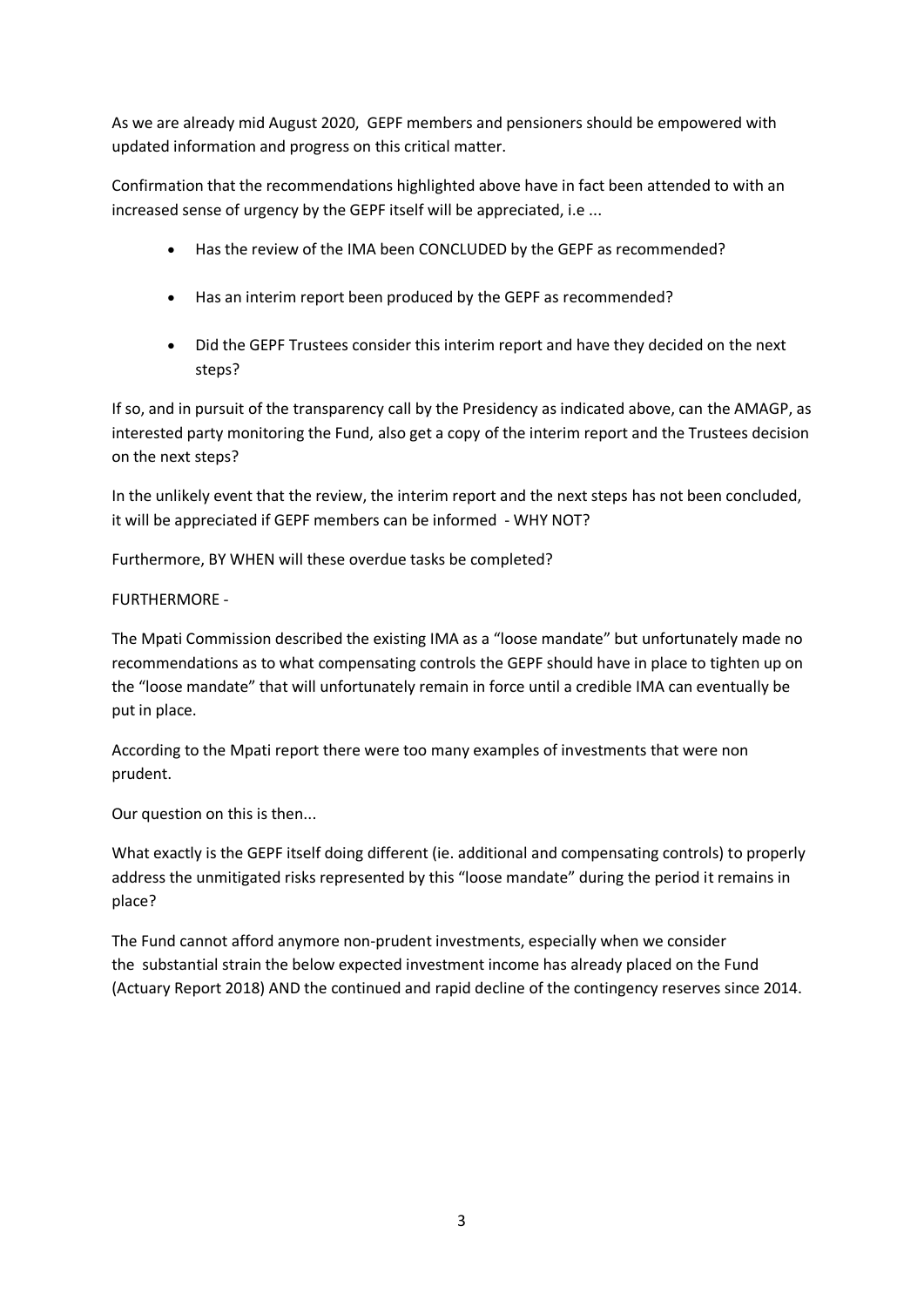**In view of the continuing threats against the pension fund it has now become imperative for the GEPF to make some movement and ensure its members that their pension is still safe. The usual assurance by the GEPF that their pension is safe because it is guaranteed by the Government is simply no longer sufficient.**

Enquiries:

A P Stemmet Spokesman AMAGP 0823209245 0871580225 adamusp2602@gmail.com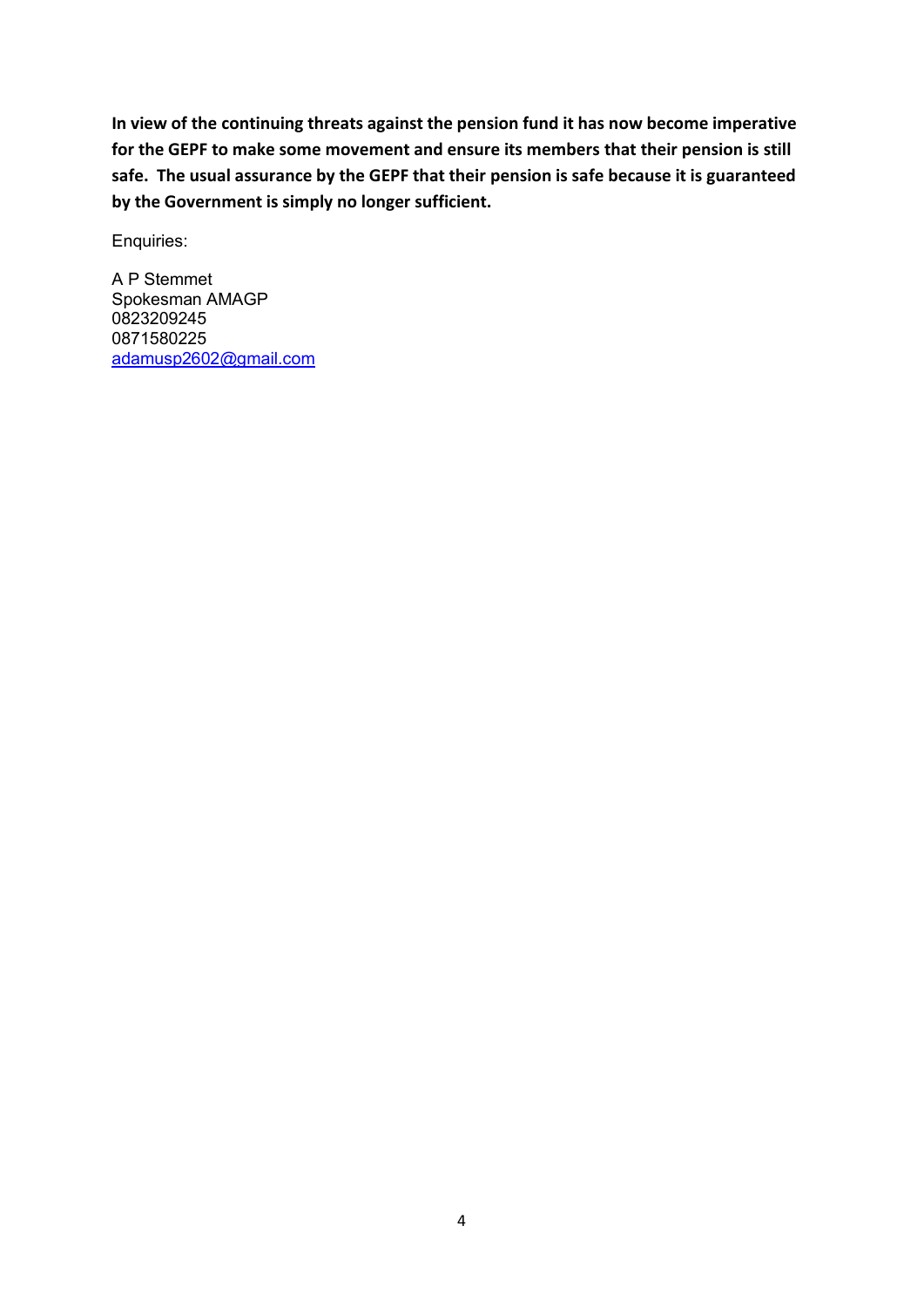## COPY OF STATEMENT FROM THE PRESIDENCY DATED 12 MARCH 2020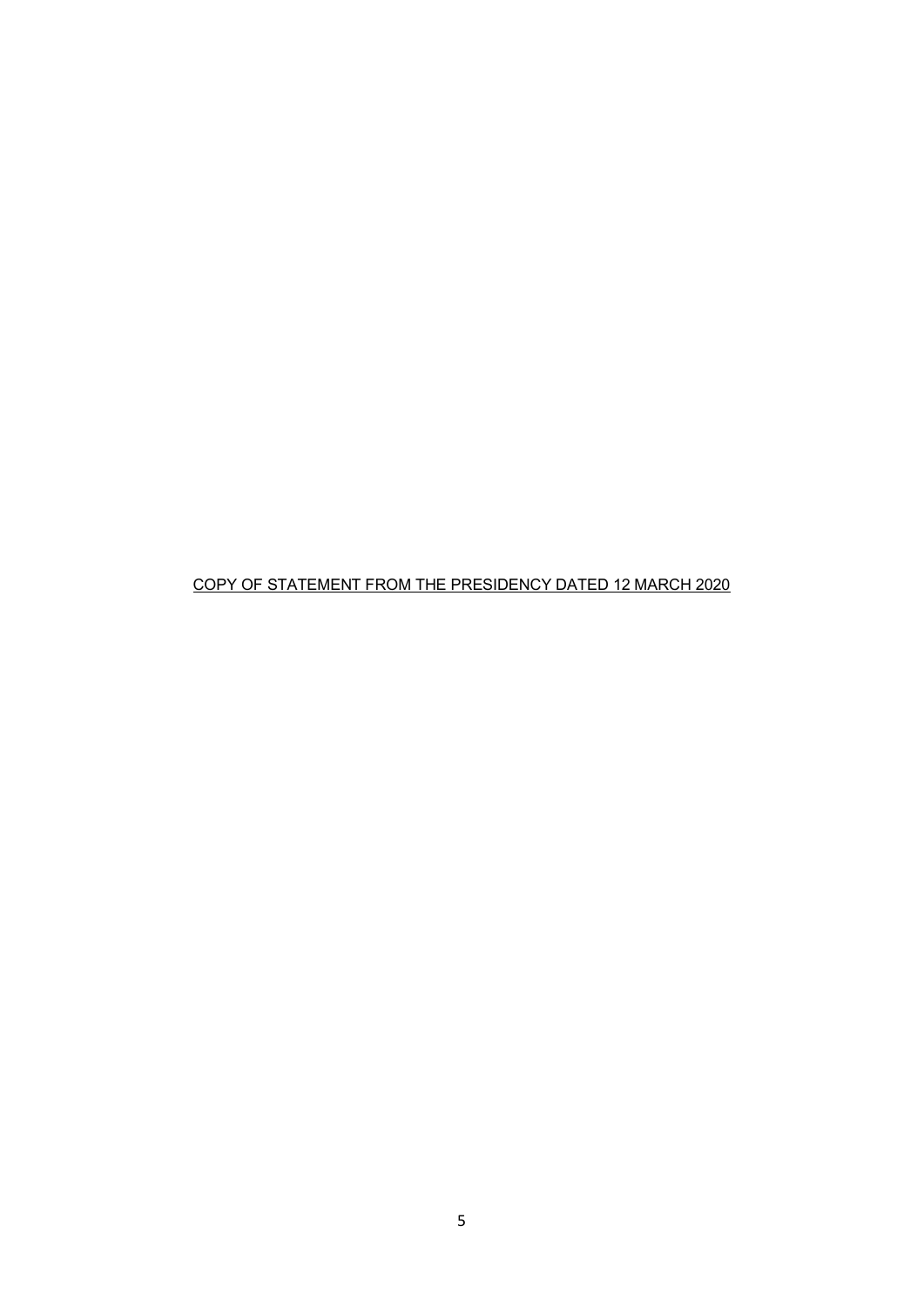# Release of the Report of the Judicial Commission of Inquiry into Public Investment Corporation

#### 12 March 2020 - 5:30pm



President Cyril Ramaphosa is today releasing to the public the report of the Judicial Commission of Inquiry into the allegations of impropriety at the Public Investment Corporation, which he received in December last year.

"I wish to express my gratitude to retired Judge Lex Mpati, ably supported by Mr Emmanuel Lediga and Ms Gill Marcus, and the entire team for their detailed and voluminous report," President Ramaphosa said.

"One of the priorities of this administration is to build a capable, ethical and developmental state. All public institutions need to be held to the highest standards of integrity and accountability, and must effectively and efficiently fulfil their mandates. It was for this reason that I established the Judicial Commission of Inquiry into the allegations of impropriety at the Public Investment Corporation (PIC).

"The Commission has made detailed findings against some current and former members of the PIC Senior Management and Board members.

"The Commission largely attributes improprieties to the PIC Senior Management for failure to manage decision-making in a professional and honest manner, and failure to abide by due processes and relevant prescripts.

"The Commission shows that the impropriety was worsened by the fact that the PIC Board was not functioning well, and Board involvement in investment decisions compromised their ability to exercise oversight over the PIC.

"The Commission makes recommendations which require urgent attention and action by different state institutions, including the criminal justice system, National Treasury and the reconstituted PIC Board.

"To this end and in keeping with the recommendations in the report we will be forwarding it to the National Prosecuting Authority and all relevant regulatory authorities for their consideration.

"I am releasing this report to the public together with this high level roadmap on the way forward. Different state institutions, including the Board, will further communicate the details of the implementation plans.

"National Treasury has been tasked with developing a detailed plan of action for itself and the Board of the PIC, and with monitoring the implementation of this plan. It will report to my office on progress in implementation steps at regular intervals.

"The Commission implicates a number of individuals in wrongdoing. The Commission gave relevant persons the opportunity to be heard at the hearings it held. Any follow-up investigations,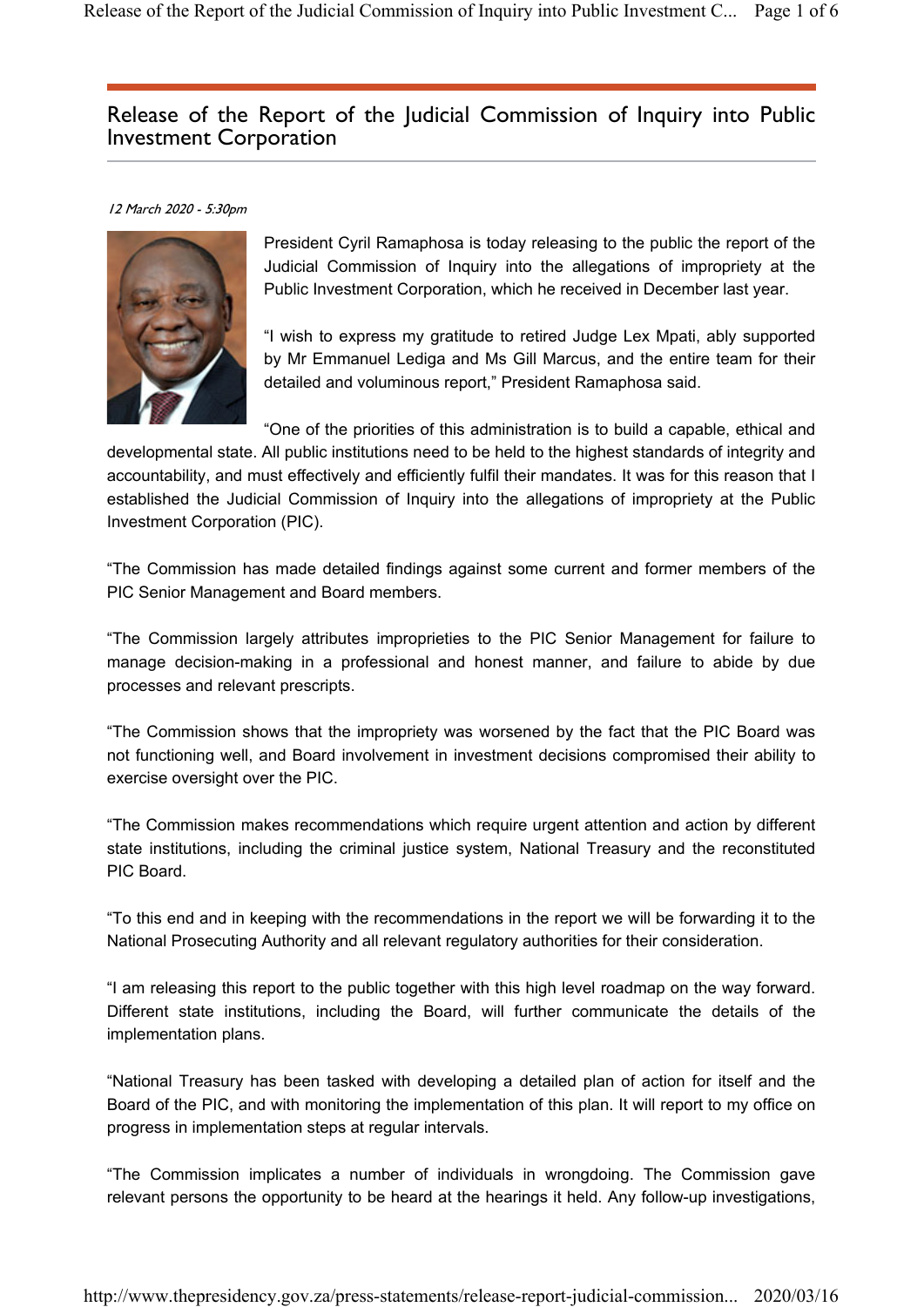based on the recommendations made, will follow due process and therefore give them further opportunity to be heard before any steps are taken against them."

President Ramaphosa appointed the Mpati Commission to inquire into (a) whether there was any impropriety in the investment decisions at the PIC and associated improper personal gain by parties; (b) the governance and operational model of the PIC; (c) the allegations contained in information on the PIC by "James Nogu'' (and others) and the ramifications thereof; (d) human resources-related matters such as victimisation and remuneration including performance awards; (e) possible political interference in the operations of the PIC; and (f) the manner in which the PIC handled regulatory aspects with regards to key legislation such as the Financial Advisory and Intermediary Services (FAIS) Act and other legislation.

#### **Impropriety in investment decisions and personal gain**

In the Report, the Commission of Inquiry has made adverse findings on numerous transactions and on actions of various individuals in investment decisions. The Commission highlights widespread disregard of PIC policies and processes on the transactions by PIC Management and certain Board members. Involvement of employees and non-executive Board members in investee companies must be reviewed. The Commission recommends that the relevant Delegations of Authority be reviewed by no later than June 2020.

The management of conflicts of interest also require review.

Potential criminal behaviour has also been highlighted, which should followed up by law enforcement agencies. These practices have led to situations in which the PIC lost a lot of funds, which must be urgently recovered. Civil actions will be instituted in this regard.

It is also worrying that the Inquiry shows that the PIC has not shown the urgency to salvage whatever money it can recover.

The PIC must recover all the monies utilised in irregular transactions or unlawfully paid out. The National Treasury will be tracking developments in this regard.

Where relevant, the PIC and GEPF should jointly investigate whether monies were paid and properly accounted for, and whether any of these monies should be recovered – the Commission recommends this be done within 6 months of the Report's publication.

The Commission recommends that certain steps be taken at the GEPF to secure its own position such as a review of the role, relationships, nature and frequency of meetings between the GEPF and PIC, and ensuring appropriate interaction at the required level actually takes place.

Additionally, the Report shows that there are a large number of assets that are in distress and the PIC should urgently devise a stronger mechanism to deal with this and recover whatever it can.

The report has also found that it is highly likely that some sections of the FAIS Act have been contravened. The Commission suggests that parties or former parties could have contravened laws dealing with issues such as corruption and bribery, protected disclosures, electronic interceptions and sections of the Companies Act. Criminal matters will be referred to the relevant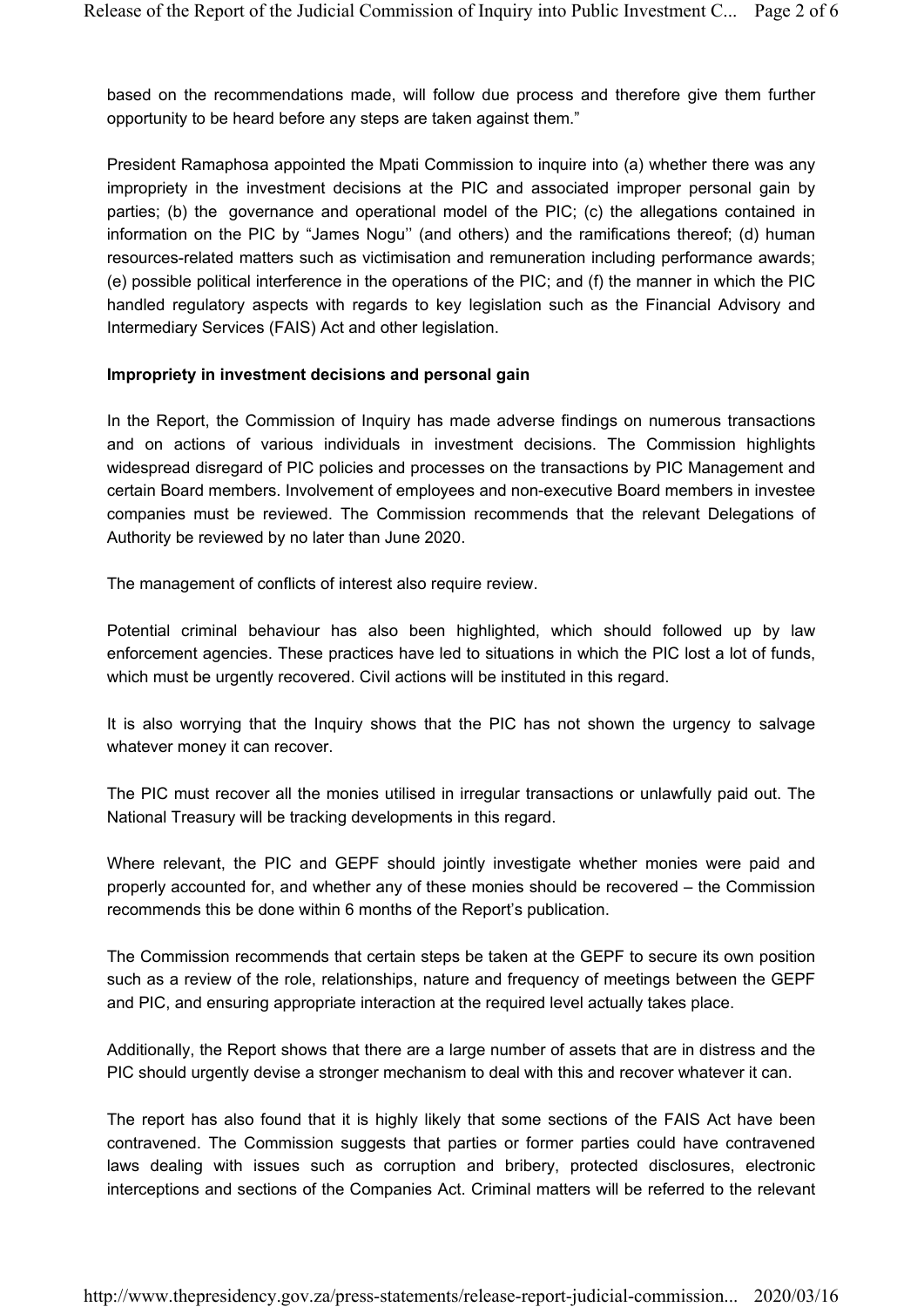authorities.

The Commission also recommended that the PIC ensure that all pre and post conditions for all investments made have been fully met and implemented and that effective processes and systems are in place to properly monitor the investment post disbursement. In this regard those responsible for failing to implement conditions precedent to investments ought to be held to account.

The Commission recommends that a forensic audit on some transactions be undertaken and, if necessary thereafter, the matter be referred to regulatory and law enforcement agencies.

The criminal justice system should urgently act, including forensic investigation and possible prosecutions. Civil cases will have to be instituted as well where relevant.

The National Prosecuting Authority (NPA) has been working with the Commission to determine any matters that may be investigated further.

Management needs to monitor the performance of investments held by the PIC. The capacity and role of post investment monitoring and valuation needs to be strengthened.

Another issue that looms large in the Report is the fees paid by the PIC on transactions. Some appeared to be excessive, others not deserved and at times without proper invoicing. The Commission has recommended that numerous payments should be further investigated and any malfeasance that may have arisen to be penalised.

The Report further recommended that the work and appointment of advisors to investees for potential transactions also requires review, including a review of all advisor contracts over the past 5 years.

Specific transactions are highlighted in the Report for further investigation and review, including reporting matters to the relevant authorities.

### **Governance, operating model and PIC legislation**

The PIC is governed through the PIC Act of 2004 (the Act), its Shareholder Compact, its Memorandum of Incorporation (MoI) and internal corporate governance processes.

The Commission has made substantial findings and recommendations in this regard. The PIC's internal corporate governance must be urgently improved.

The Commission has recommended that the skills set of the PIC Board should ensure that Board members and senior management have the requisite knowledge of expertise in relevant fields. Appointment processes will have to be reviewed to ensure this is the case throughout the organisation.

The Inquiry has also strongly recommended that the delegations of authority be comprehensively reviewed.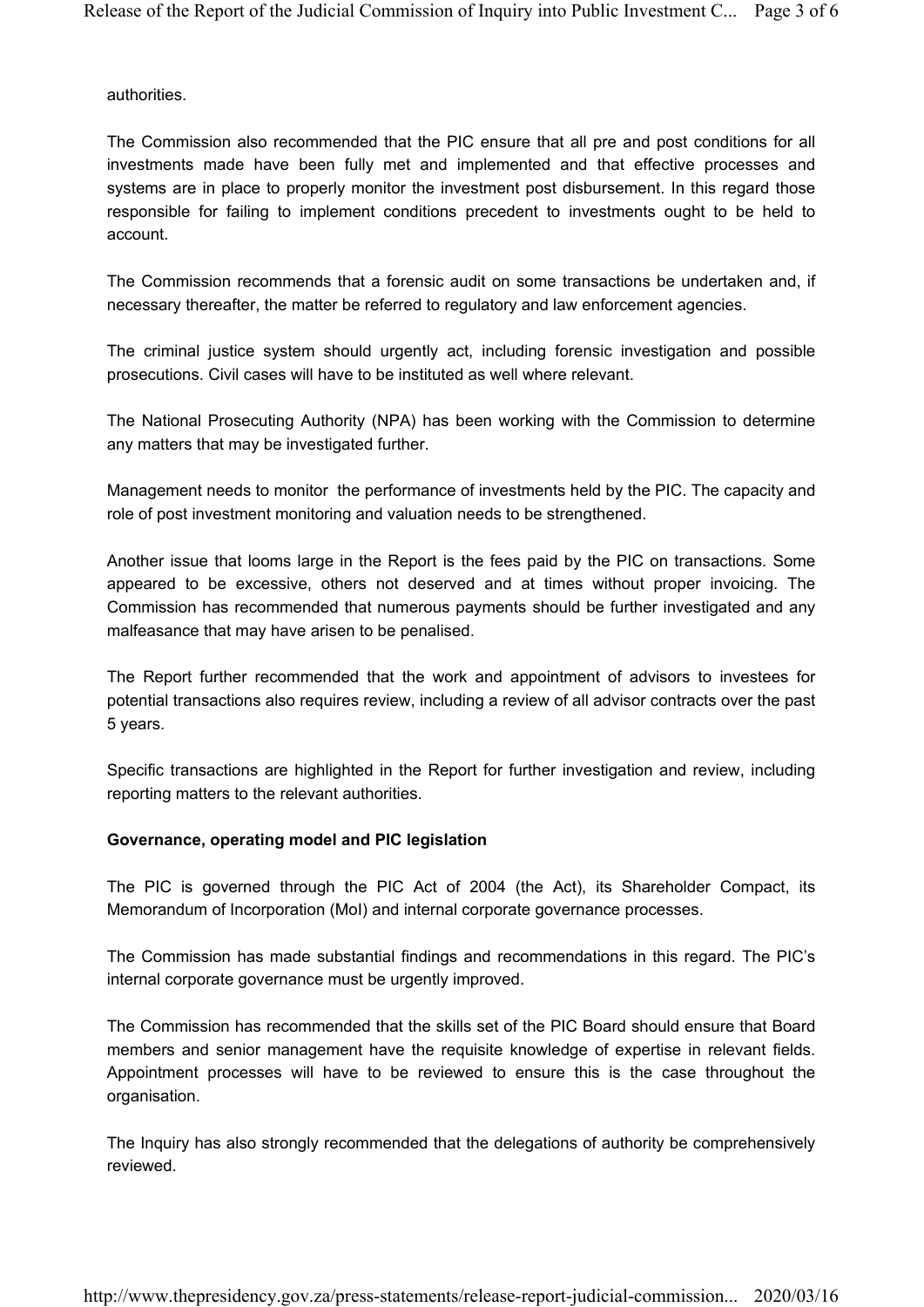Significantly, the Commission found that the Board has been improperly involved in operational and investment decisions. It ought not to do so in future, and instead focus on exercising an oversight role.

The Commission also recommends changes to laws governing the PIC, taking into account the PIC Amendment Bill of 2017 and their recommendations.

This will be the task of National Treasury and will be finalised soon. The National Treasury, the PIC and its board will ensure that all the above changes are effected in terms of legislation, the shareholder compact, MOI and corporate governance processes.

Careful consideration will need to be given to recommendations made on composition of the Board and selection of Board members.

#### **PIC's operating model**

The Commission has also recommended far-reaching changes in the PIC's operating model. It says the model is no longer fit-for-purpose and needs restructuring.

The operating model, which developed organically over the years, is too centralised and no longer fit for a R2 trillion asset manager and not in keeping with international best practice.

In this regard, the Commission has recommended a much more decentralised model to accelerate decision-making and to improve efficiency and transparency.

The new organisational design will be undertaken by the PIC and its Board of Directors with the concurrence of and oversight from the National Treasury.

It will include changes to Board composition, including for example development of risk management capacity as well as investment valuation and monitoring capacity. The PIC should also keep its customers and other stakeholders informed of the restructuring.

Recommended changes include revising the way in which Board meetings are recorded and decisions taken at Board level.

The Commission recommends that a compliance coordinator must be established by no later than June 2020, including development of a compliance charter.

Lastly the Commission touched on process optimisation and use of technology. The Commission also recommends measures to ensure that the information technology environment is appropriate for the scale and sophistication of the PIC.

#### **Leakage of PIC information and its ramifications**

In the past few years, especially from 2017, the PIC suffered debilitating leakage of its internal confidential information.

Confidential investment and operating information was leaked to the public, mainly by a person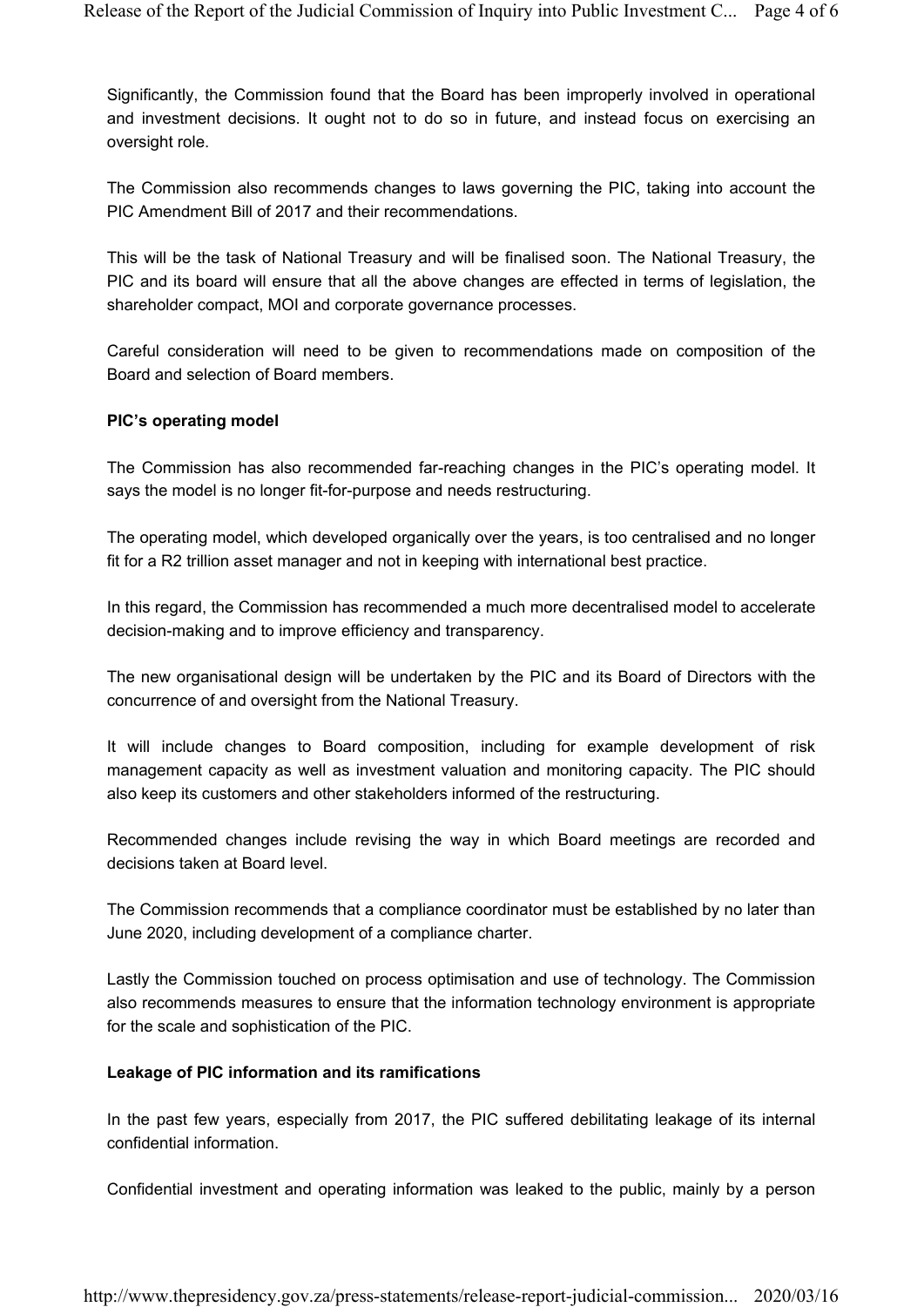with the name of "James Nogu".

This threw the PIC into turmoil, and resulted in serious reputational harm to the corporation and precipitated major changes to its executive ranks and the Board.

Disputes arose on whether those who leaked the information were genuine whistle-blowers or not, with the Commission holding that they did not follow laid out processes, and thus could not be regarded as such. In this regard the Commission recommended that whistle-blower policies need to be in line with the Protected Disclosure Act.

The PIC's technology and information security systems were unable to adequately deal with the leaks and there were gaps that made it vulnerable. These therefore need to be drastically overhauled. The PIC should strengthen its systems to ensure such breaches do not occur in the future.

#### **Human Resource and remuneration issues**

There were widespread reports in the media about the victimisation and dismissal of employees by top management and extensive testimonies.

In terms of implementation actions the Board of the PIC will have to investigate these further and bring disciplinary action against executives that victimised employees or did not follow PIC policies in the appointment of senior employees.

With regards to remuneration there were concerns about performance awards (bonuses) that were to be paid by the PIC to employees. The policies governing remuneration decisions, including bonuses and disciplinary processes, need to be reviewed.

The Commission expressly stated that greater transparency, fairness and inclusiveness with regard to salaries, grading, performance criteria and balanced scorecard assessment were required.

It is recommended that an independent professional body be commissioned to review the regrading process and its outcomes, to be appointed by the Board and to finalise its report by end April 2020.

#### **Political interference at the PIC**

The Commission investigated the allegations related to political interference in the PIC.

The PIC has a Politically Exposed Person (PEP) policy (this can also mean a domestic prominent influential person) which in some instances acted as a bulwark against PEPs and their associated parties. In some instances the policy was totally disregarded by employees in the PIC.

The Commission recommended that weaknesses were found in the PEP policy and it needs to be strengthened. The Board should undertake a comprehensive review of the policy incorporating deliberations arising at the Commission.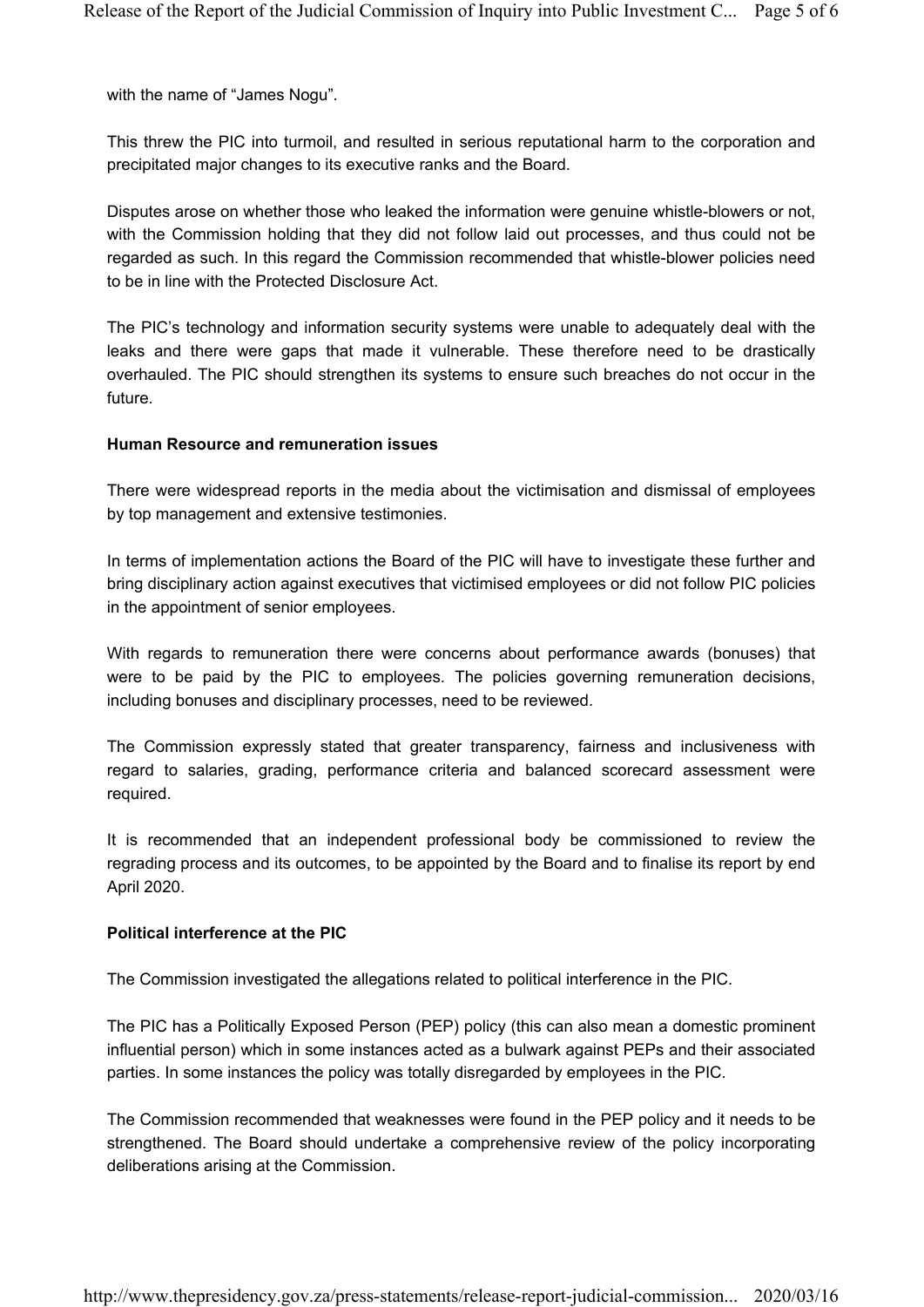### **Conduct of the PIC with regards to FAIS and other legislation**

The PIC is, amongst others, regulated under the Financial Advisory and Intermediary Services Act, which mainly governs the relationship between the PIC and its customers, such as the GEPF. A key requirement of the Act is for investment professionals at the PIC to be "fit and proper'' by acting with honesty and integrity at all times.

The investment mandate agreement between the PIC and its main client, the GEPF, emphasises that the PIC must make "prudent" investment decisions.

In the light of the above-mentioned improprieties and questionable investments decisions taken the PIC has, in some instances, not acted in compliance with FAIS Act and legal agreements with the GEPF.

The Commission found that the relationship between the GEPF and the PIC is strained and that efforts should be made by both parties to restore trust and a good working relationship.

There should be a review by the PIC and its customer on the various investment strategies adopted by the PIC in meeting the clients' requirements, including the non-domestic and unlisted investments strategies, which are areas that have sustained massive losses.

The PIC and GEPF, and its other clients, should support maximum transparency on transactions and disclose as much as possible. This will lessen potential improprieties.

In conclusion, President Ramaphosa said:

"I trust that the implementation of the actions above and the detailed steps set out in the Report shall put the PIC in a much stronger position to face the future and be an institution we can all be proud of.

"Given the substantial work accomplished, I would like, once more, to thank those who participated in this important work of the Commission, including the Commissioners, the Secretary, staff and the relevant government departments.

"This also includes the City of Tshwane for the venue and security services provided. We would also like to thank those who came forward to offer their testimonies and thus immensely enhanced the work of the Commission.

"Finally the media is thanked for keeping our people informed on a regular basis."

The report can be accessed from the home page of the The Presidency's website: www.thepresidency.gov.za

**Media enquiries:** Khusela Diko, Spokesperson to the President – 072 854 5707

**Issued by:** The Presidency Pretoria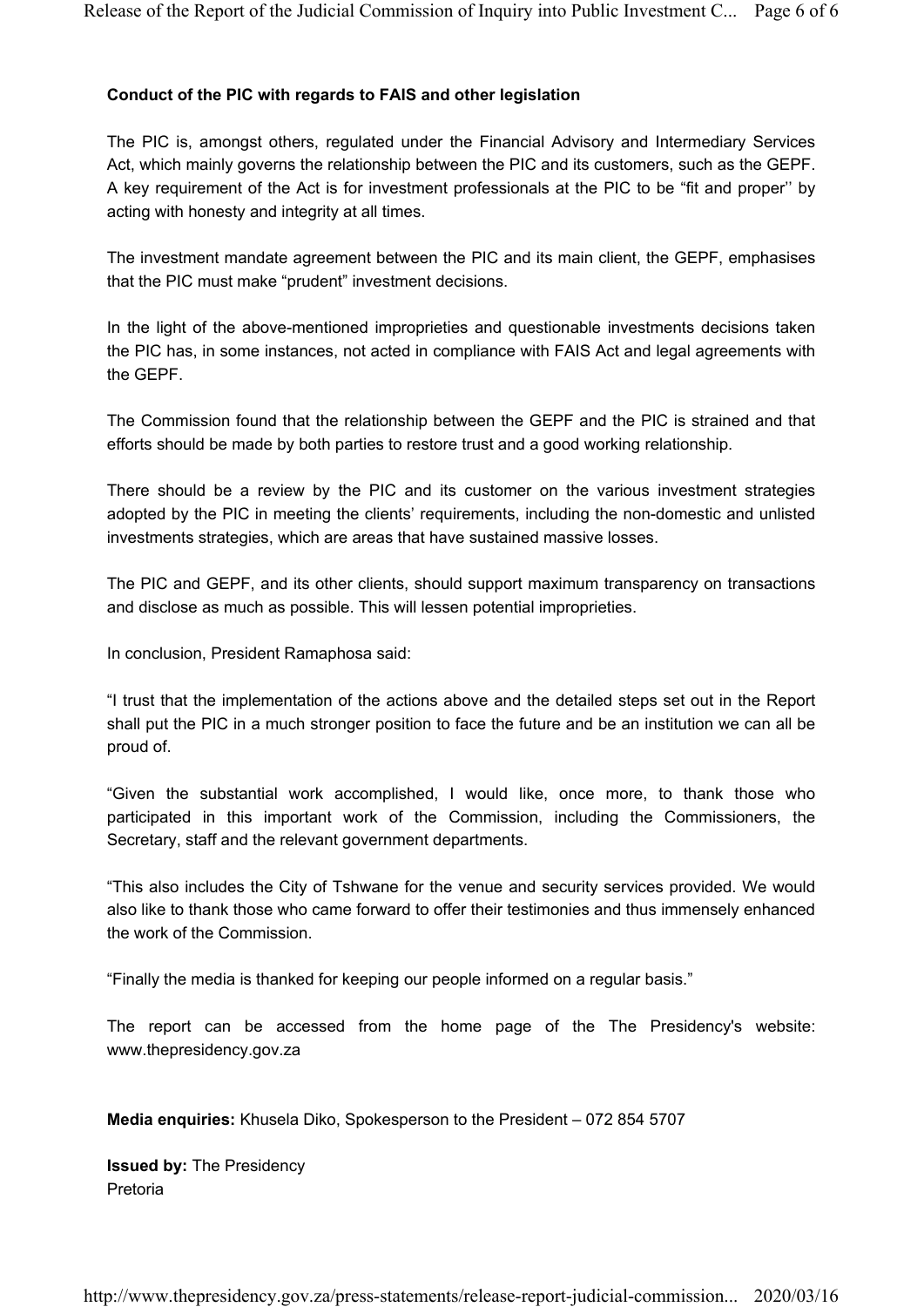COPY OF STATEMENT FROM THE GEPF DATED 30 MARCH 2020